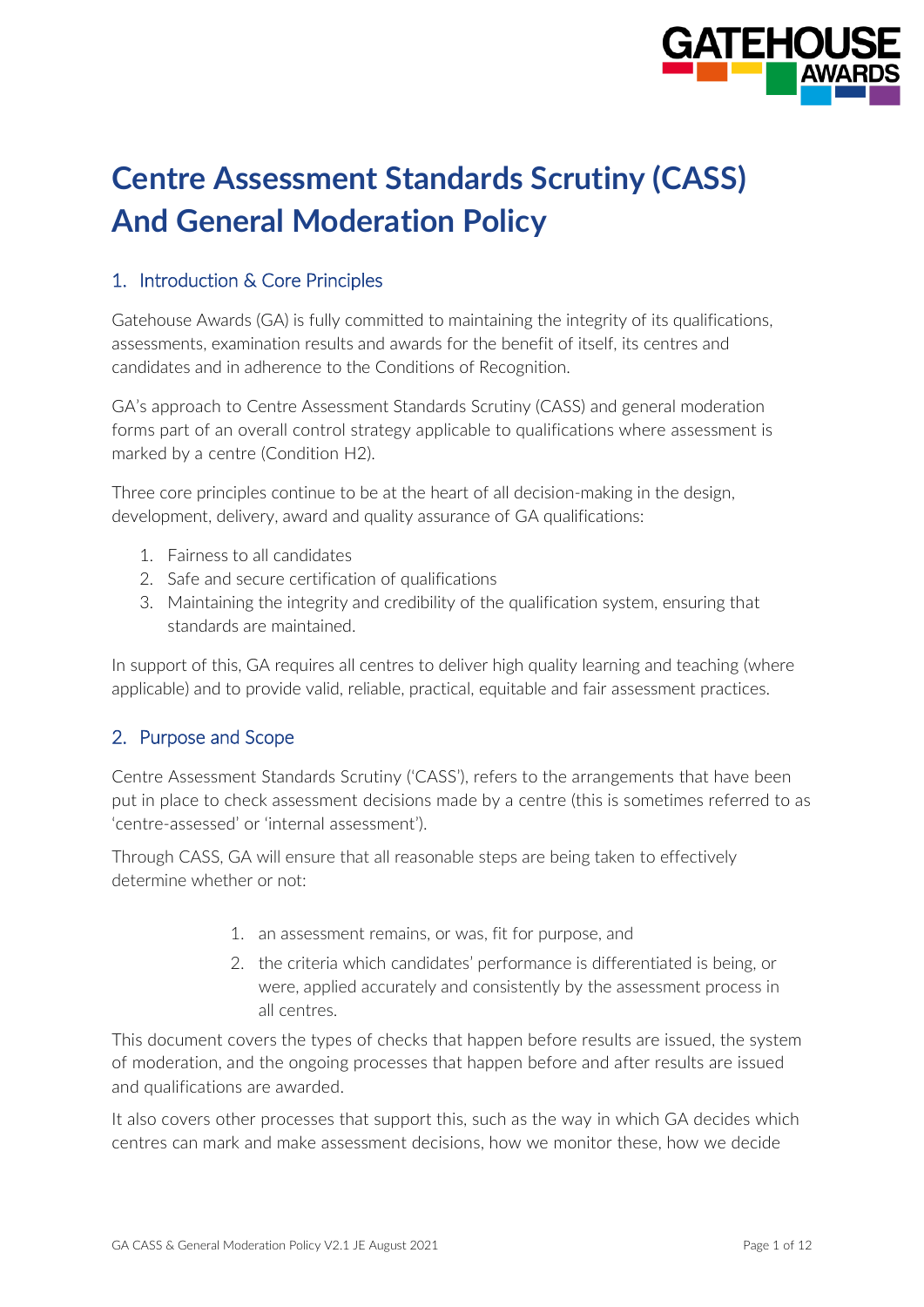

whether to scale our controls up or down, and what action we may take if we discover an issue with any centre assessment or centre internal moderation activity.

These arrangements are in place to:

- ensure that all assessment decisions leading to the award of a qualification (or component of a qualification, where applicable) are valid and reliable and to determine that the assessment is, and remains, fit for purpose.
- ensure that the criteria upon which any and all examination and assessment results are predicated are applied consistently across all candidates, in line with equalities legislation, in order to provide candidates and the public with the assurance that the service is provided within a robust, moderated and quality assured framework.
- give effect to Quality Assurance by implementing quality control mechanisms in order that issues can be addressed in case of failure to meet minimum requirements.
- enable GA to comply with all regulatory requirements.

*\*This Policy does not apply to GA's Externally Assessed qualifications, the moderation arrangements for which are covered in additional Moderation Policy & Procedure documentation.*

#### 3. Responsibility and Authority

The overall responsibility for this policy is held by the Governing Body, while the authority to design, implement, review and improve or update it is delegated to the Compliance Manager. The implementation of the GA CASS strategy contributes to GA's wider Quality Assurance processes.

#### 4. Overall Rationale

The CASS strategy covers centre-assessed assessments. A range of controls are implemented which includes a robust system of moderation.

Moderation is a particular form of CASS through which the marking of assessments by centres is monitored to make sure it meets required standards and through which adjustments to a centre's marking are made, where required, to ensure that results are based on the required standard.

Moderation takes place before final results are issued to ensure that certificates are only issued to those who have achieved the required level of attainment to gain such a certificate.

It also looks to ensure that no candidate is disadvantaged by receiving a lower mark than they may otherwise have received had their assessment decision been made by a different assessor.

A wider series of centre controls is also implemented, where applicable to a specific qualification or centre, which involves periodically checking the marking of assessments by a centre either before results are issued, after results are issued or a combination of these.

Factors that we will consider are:

• the type, size and level of the qualification.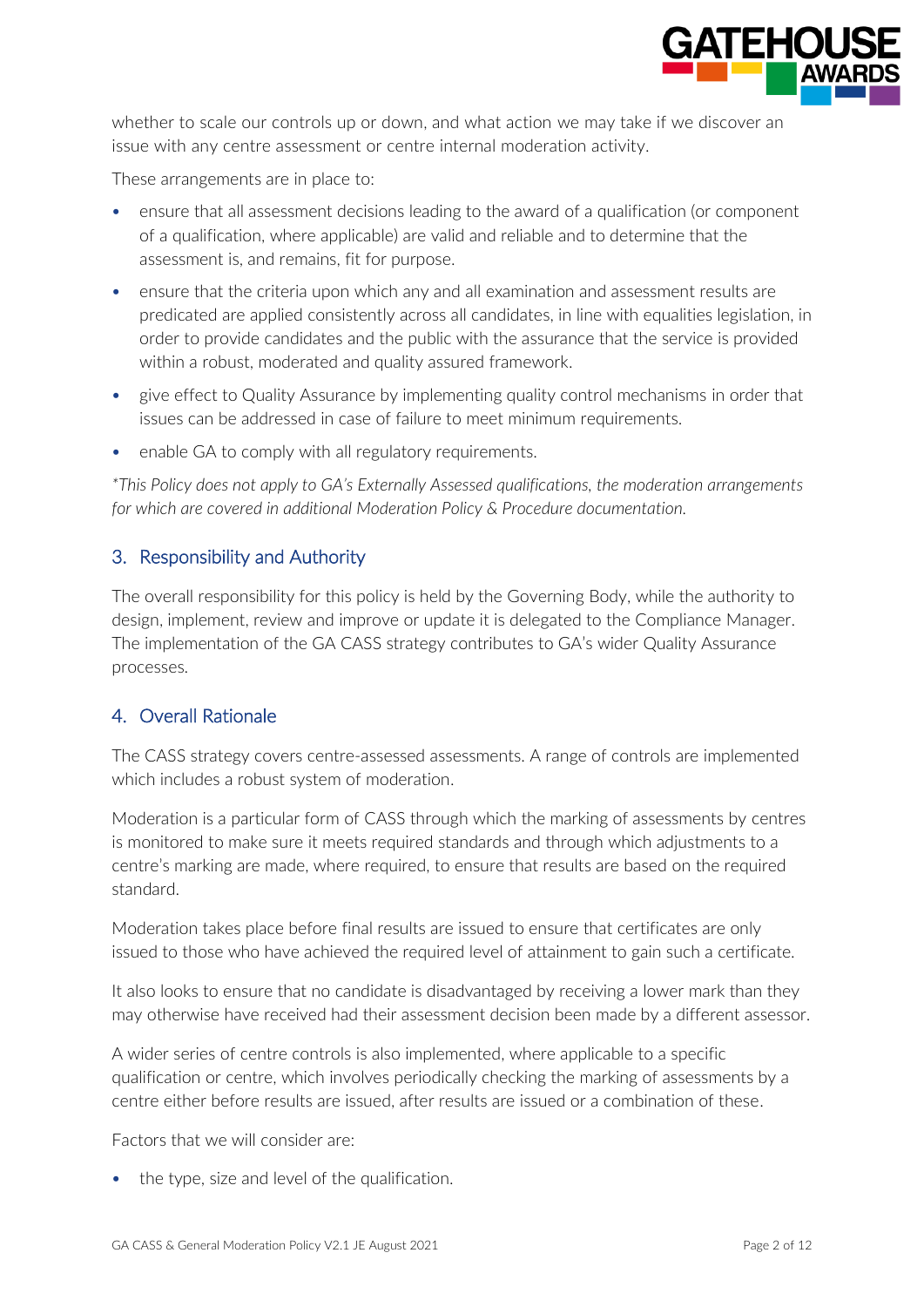

- the time the candidate will take to complete the qualification.
- the type of candidates who usually take the qualification.
- the assessment methodology (e.g. use of externally or internally set assessment materials; the differences in practical and academic assessment methods, etc).
- the number of component parts of the qualification.
- the range and type of evidence generated in the assessments.
- the number of candidates taking the qualification.
- the number of assessment and quality assurance staff within the centre.
- the relationship between the centre, GA and the qualification (e.g. if the qualification is a proprietary qualification).
- the risk level of the centre (and all considerations which feed into the risk rating of the centre, including, but not limited to, the length of time the centre has been approved, the history of compliance at the centre, the size and scale of the centre's operations and any information received about the centre, which may come to our attention at any point).

Where moderation is used as part of CASS, a range of factors about the qualification and each individual centre is used to inform and help GA to decide:

- the frequency and type of moderation to be carried out.
- the timing of the moderation activities.
- the number of candidates requiring moderation (sample size).

Where a wider series of centre controls are used as part of CASS for a particular centre, GA will also consider:

- the point in time in which the candidates receive their results.
- previous sampling of the qualification (and its component parts, where applicable).
- previous sampling of candidates.
- changes to the risk status of the centre in GA's Centre Risk Rating.
- the possible revocation of certificates and the implications and potential adverse effects of this.
- changes to systems and processes.
- previous recommendations or actions arising from previous visits or moderation activities.
- our own experience of awarding qualifications in this sector.

#### 5. Policy

When deciding whether CASS by Moderation applies to any individual qualification, or the delivery of a qualification by any individual centre, whether at the design and development or review stage of the qualification, GA will consult the flow chart in Appendix 1.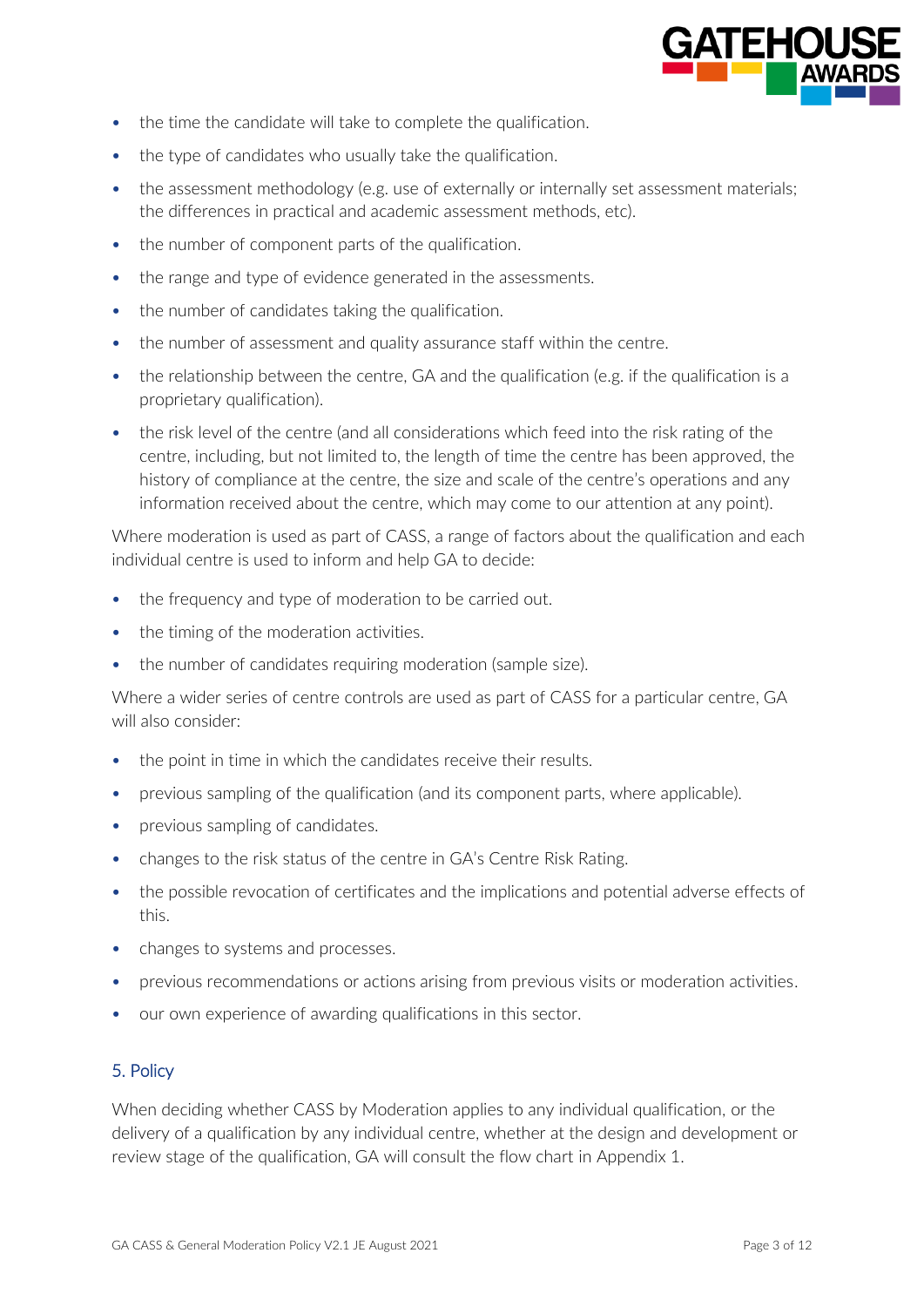

CASS by moderation prior to results being issued will be GA's default approach to standards scrutiny, wherever this applies.

Alternative arrangements will only be implemented should CASS by moderation not be possible and a full rationale of why this is and what alternative controls are in place for the specific qualification or centre will be produced and made available to the Regulator upon request.

# 6. GA Centre Assessment Standards Scrutiny Requirements

GA will:

- ensure that all assessment activities are fair and consistent wherever the assessment has been delivered (i.e. which centre, region or country, etc.) and this will be continually monitored. This applies to all levels of qualification in a consistent and equal manner.
- ensure that the centre applies a rigorous internal moderation process to assessments to ensure the currency, reliability, authenticity, validity and sufficiency of the assessment for all candidates on all qualifications.
- wherever possible, given consideration of the factors listed in paragraph 4 above, insist that internal and external moderation always take place before results are issued for every cohort and make any changes to the results where necessary before results are issued.
- ensure that each centre has an assessment and moderation process which is fully transparent and that there is provision for candidates to appeal against an assessment decision (full details are contained in the published GA Appeals Policy and Procedure).
- require centres to maintain records of assessment, including records of the centre's internal moderation activities, standardisation, wider quality assurance processes and CPD in line with the GA Criteria for Centre Approval.
- monitor centres, the assessment and internal moderation decisions they make and candidates' attainment of the qualification standards to ensure the effective implementation of fair and consistent assessment within and across all qualification delivery and awarding.
- ensure that marking and assessment undertaken by the centre in respect of all components for a qualification is subject to scrutiny, although each component does not need to be the subject of scrutiny every year.
- conduct centre visits (remote or in person) and external moderation with the sample decided upon by GA, providing support to all centres in maintaining compliance and providing guidance and template documentation wherever possible.

# 7. Risk Based Approach to CASS

GA will ensure that the arrangements with centres are determined on a risk-based approach and keep arrangements under review on an on-going basis.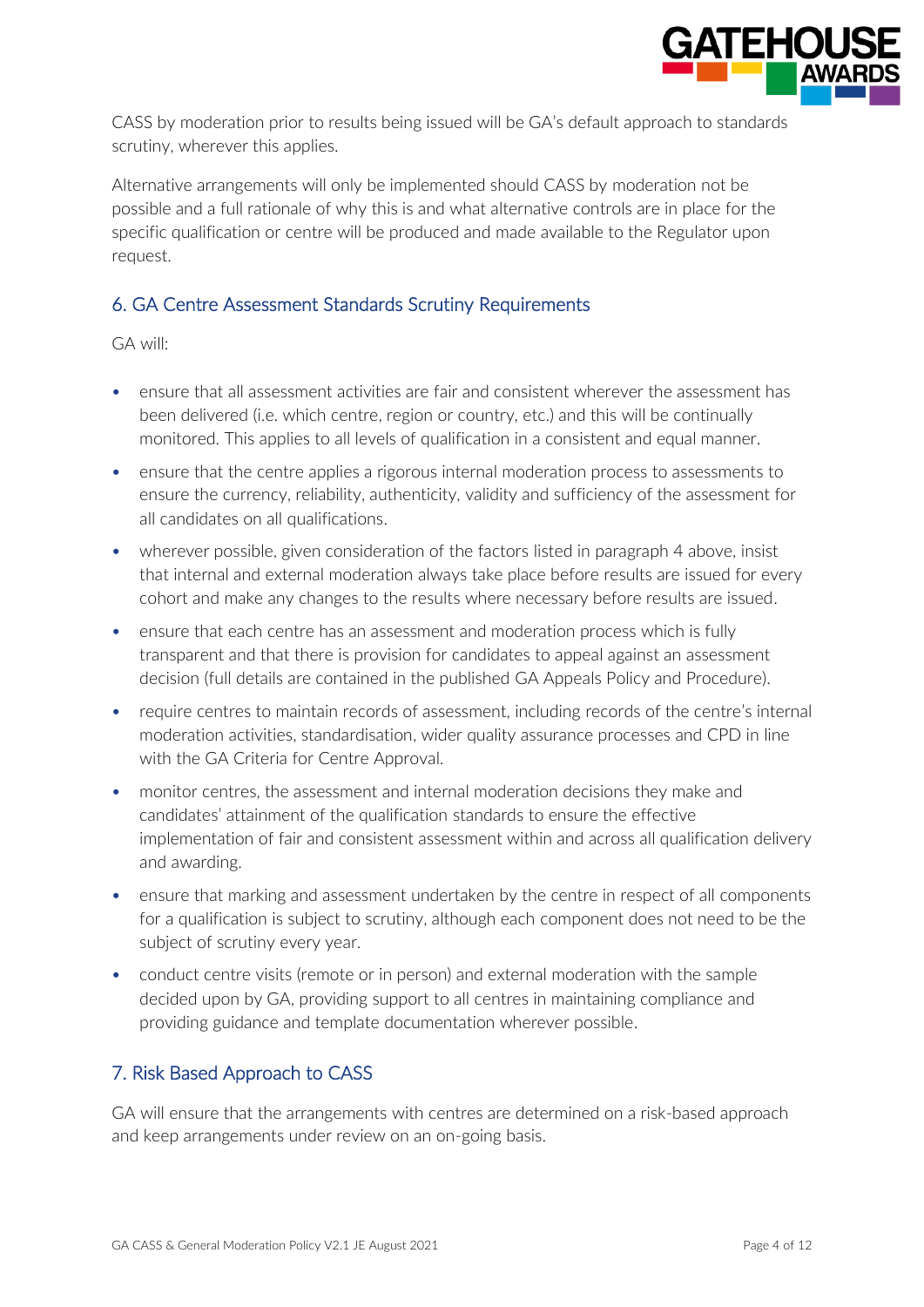

Amendments to our approach to CASS will be made where we consider it necessary in order to remove, reduce or mitigate any risks that have been identified in relation to a particular centre, assessment or qualification.

Such risk factors may include, but not be limited to:

- where a centre has not previously delivered a particular qualification, or component of a qualification.
- where there have been changes to the staff at a centre responsible for overseeing assessments of the relevant assessment by that centre.
- where there is a significant change in the profile of the centres entries for the relevant qualification, or the number of entries.
- where the centre has newly opened satellite centres.
- where GA has established there has been any malpractice or maladministration in relation to the centre's delivery, assessments, or issue of results.
- where the criteria against which the candidate's performance is differentiated and not being applied consistently by a centre in its assessments or the centre has made inaccurate assessment decisions.
- where the qualification is substantially different in type or content from any which we have made available before.
- where the professional standards for the qualification (e.g. a licence to practice) has changed.
- where information is received from other Awarding Organisations or the Regulator about the centre or conduct of any member of centre staff, where they are involved in the delivery or quality assurance of any GA qualification.
- where we feel our analysis of data and evidence suggests that a particular approach is necessary.

We will look at each instance on a case-by-case basis and decide for how long the relevant actions or amendments should remain in place depending on the situation.

We may put in place different arrangements for different centres or for specific assessments or for separate components within the same qualification.

We will make sure we are fully satisfied that each individual centre is able to deliver, mark and issue results for the assessment in a manner which allows GA to comply with the General Conditions of Recognition.

Depending on the severity of any issue identified which impacts on the centre's ability to make assessment decisions, GA will also consider whether it would be appropriate to make other awarding organisations on whose behalf the centre delivers qualifications aware of the relevant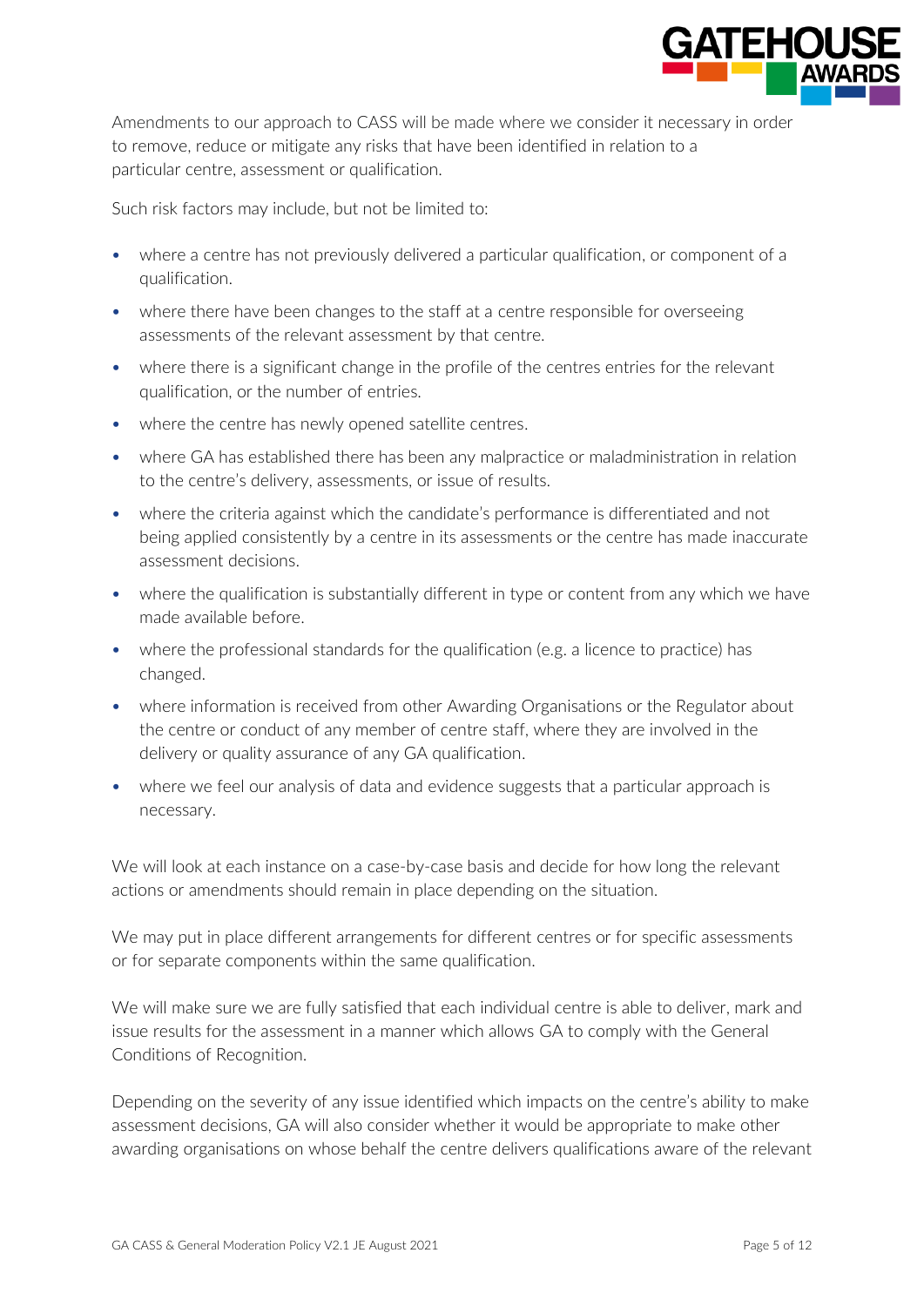

performance issues. The Compliance Manager will make such decisions on a case-by-case basis.

We will keep our approach under review, to ensure it remains fit for purpose, and meets the requirements of Condition H2 on an ongoing basis.

## 7. External Moderation

All Centre Assessment Standards Scrutiny must be carried out by persons who have:

- (a) appropriate competence,
- (b) been provided with appropriate training, and
- (c) no personal interest in the outcome of the scrutiny.

In order to undertake a role as a GA External Moderator (also referred to as EQA, or External Quality Assurer), an individual must also be familiar with, and continuously refresh their understanding of:

- any and all current GA standards applying to the qualifications they moderate;
- any and all relevant policies, procedures, legislation and regulations; and
- any and all quality assurance and reporting requirements.

External Moderation will routinely involve formal scrutiny of the evidence the centre provides. Sampling should enable the moderator to evaluate how assessors have reached their decisions. The moderator must be able to follow clear documentation which clearly shows that the centre has checked that the evidence presented is 'CRAVES':

- Current: the work is relevant at the time of the assessment
- Reliable: the work is consistent with that produced by other learners
- Authentic: the work is the Candidate's own work
- Valid: the work is relevant and appropriate to the subject being assessed and is at the
- required level
- Evaluated: Where the learner has not been assessed as competent, the deficiencies have been clearly and accurately identified via feedback to the learner resulting in
- improvements in knowledge or competency leading to the award
- Sufficient: the work covers the expected learning outcomes and any range statements as specified in the criteria or requirements in the assessment strategy.

External Moderation will also consider the potential or actual conflicts of interest which could lead to adverse effects within the performance of markers and/or assessors and internal moderators, their ability to maintain standards and submit accurate, fair and consistent examination results and assessment decisions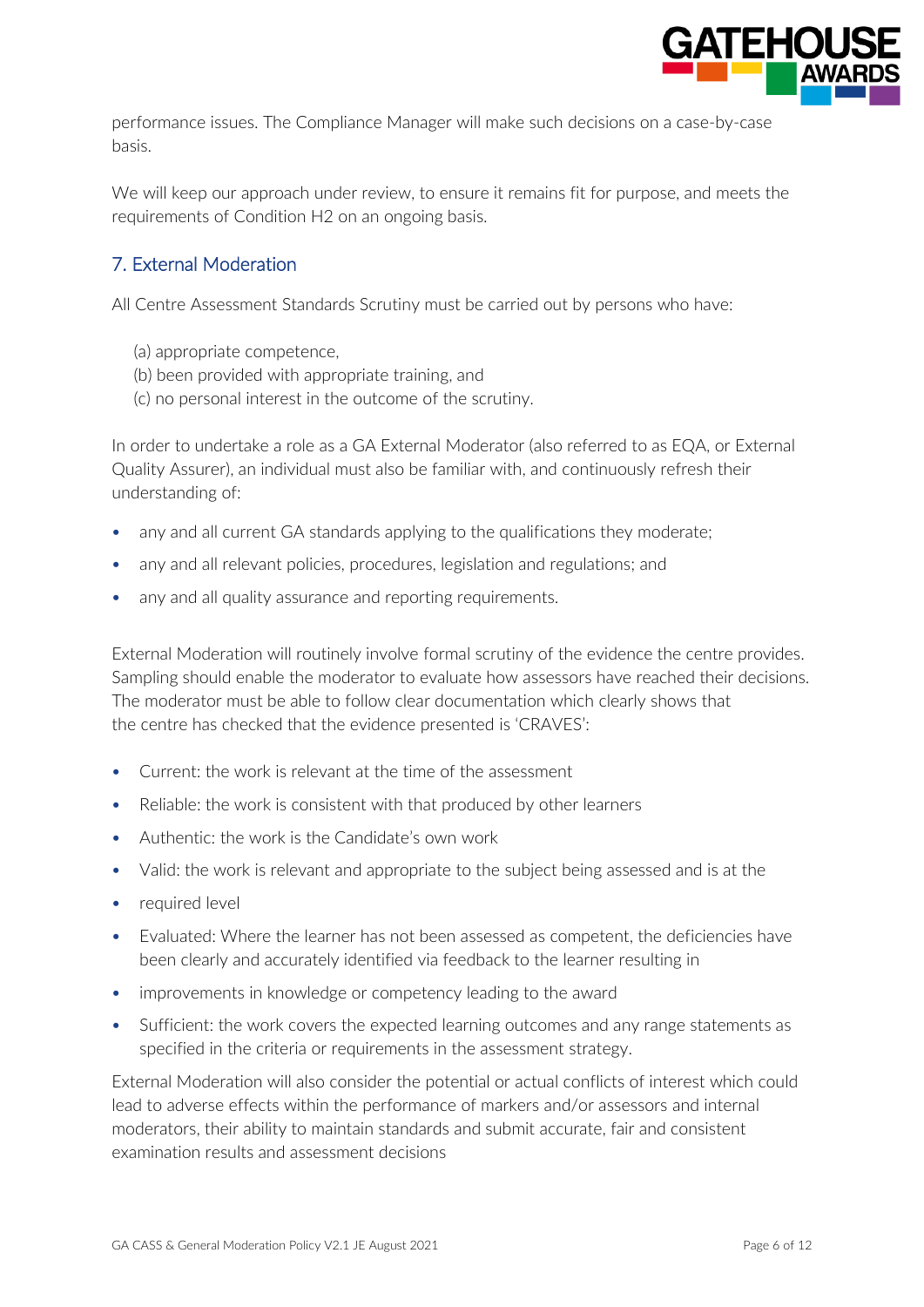

# 8. The Role of the Moderator

Moderators must fulfil the roles and functions allocated to them in the GA EQA Person Specification and Job Description and in any and all of the relevant policies and procedures of  $G\Delta$ 

Such roles and functions include but are not limited to:

- implementing and evaluating assessment & Quality Assurance procedures.
- supporting GA in identifying the assessment and moderation capacity required to deliver the qualifications it offers to centres and candidates.
- conducting moderation of assessment instruments, plans and guides on any occasion on which these are first used, or are revised, including documenting evidence of individual candidates' achievements.
- confirming that assessment decisions are fair, valid, reliable, consistent and practical.
- identifying areas of potential improvement within the assessment procedures.
- providing support and guidance to assessors/markers and internal moderators in the form of feedback and training.
- identifying the need to redesign assessments and/or associated materials.
- identifying the need to redesign moderation, moderation systems and tools if required.
- conducting moderation of assessment records and centre-generated evidence, using a riskbased approach.
- reporting to the Compliance Manager on the results of their moderation activities, including any assessment irregularities.
- ensuring that the results of the moderation are confirmed to GA's Centre Administrator staff in a timely manner in order that results and certificates can be issued within the timescales set out in the *GA Customer Service & Support Statement.*

When considering the volume of work per candidate to scrutinise, the External Moderator will not apply any rule of thumb such as '10%.' Rather, they will consider:

- the candidates' ethnic origin, age and gender to ensure a representative range is scrutinised.
- the assessors' experience and qualifications, workload and their occupational competence and experience. For example, if assessors are qualified and experienced it may not be necessary to look at more than one or two units per candidate. If assessors have less than 12 months' experience, are new to the centre or a particular qualification or perhaps have not assessed for a length of time, the Moderator will need to scrutinise substantially more of their decisions for the first 6 - 12 months.
- the range of assessment methods used for any one qualification, for example observation, witness testimony, professional discussion, reflective accounts, questioning, assignments, etc. products, RPL, simulation.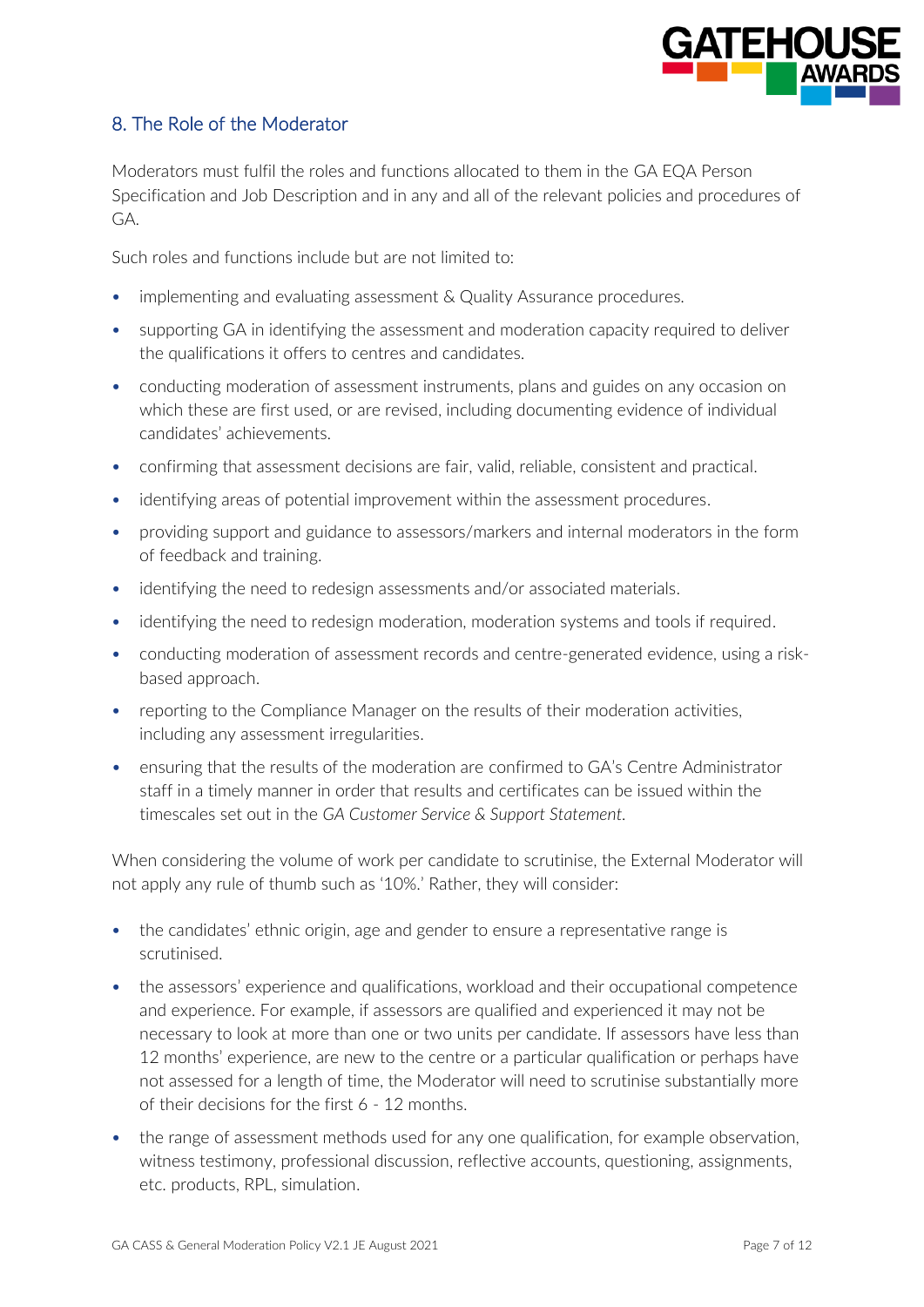

- previous feedback to assessors regarding good practice and/or involved highlighting development needs, for example If the centre internal moderator has a particular concern regarding the assessment decisions of a particular assessor.
- whether any changes have been implemented, for example where GA has made amendments to the qualification specification, or instances where industry practice or legislation has changed.
- the range of locations where assessments have taken place.

Where the External Moderator agrees with the assessment decisions, certification claims can go ahead.

Where the External Moderator does not agree with the assessment decisions, full feedback is provided to the centre, with action points agreed which relate to the centre's areas for improvement.

#### 9. Incorrect Results given by a Centre

Where GA discovers that a centre has made an incorrect assessment decision or informed candidates of incorrect results, we will take all reasonable steps to prevent any Adverse Effect which could be caused or, where this is not possible, to mitigate and correct any Adverse Effect.

An Adverse Effect is most likely to be caused where the issuing of the incorrect result:

- prejudices the candidate who has been issued with the result or prejudices other candidates;
- adversely affects the standard of the qualification; or
- adversely affects public confidence in regulated qualifications.

In some instances, issuing an incorrect result could cause more than one Adverse Effect and these could happen at different times.

Where the issuing of the incorrect result has had or could have an Adverse Effect, the default position is that we will correct the result. In most cases this will either prevent the Adverse Effect from occurring or otherwise mitigate or correct it.

However, we recognise that correcting the result may have a negative impact such that, balancing this impact against the Adverse Effect(s) involved, it would not be a reasonable step for us to correct the result.

Even where we do not consider the issuing of the incorrect result has had or could have an Adverse Effect, it will have breached a Condition. Correcting the result will help remedy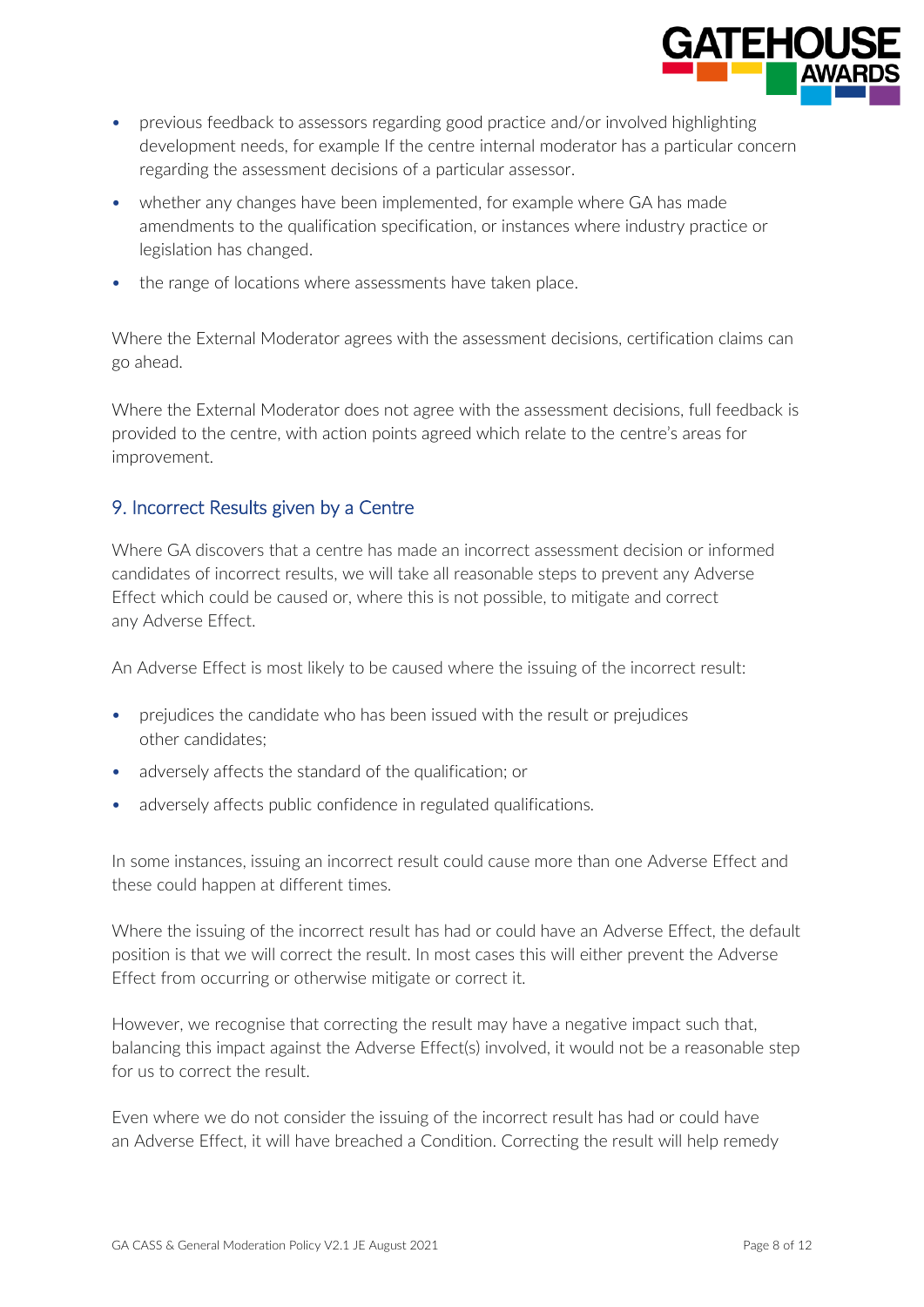

that breach. Again, we recognise that in some cases the negative impact of correcting the result may be such that this would not be a reasonable course of action to be taken.

We would consider all relevant factors in order to:

- identify any Adverse Effects caused (or potentially caused) by issuing the incorrect result; and
- decide what action it would be reasonable to take, balancing any Adverse Effect against any negative impact which may be caused by correcting the result.

The list below sets out factors which we would consider when deciding on a reasonable course of action (alongside any other relevant factors):

- The impact on the candidate who has been issued with an incorrect result: we will consider whether allowing an incorrect result to stand or correcting the result could prejudice the candidate. For example, prejudice may be caused if the result is corrected where the original result has already been used to make decisions, such as whether to re-take a qualification, enrol in further or higher education, or enter employment. Conversely, in some situations allowing a candidate to rely on a result which he/she has not actually achieved may prejudice that candidate.
- The impact on other candidates: we will consider whether allowing an incorrect result to stand could prejudice other candidates. For example, Candidate A could miss out on a progression opportunity to Candidate B because Candidate B has incorrectly been given a higher result than his/her performance merited.
- Public confidence: we will consider the impact on public confidence in regulated qualifications of it issuing an incorrect result and of the action it takes in response.
- Standards: we will consider the impact on the standard of the qualification if we do not correct the error.
- The number of candidates affected: the impacts on other candidates, on standards and on public confidence are likely to be greater where a higher number of candidates are affected.
- Reliance on the incorrect result by third parties: where third parties have relied on, or are likely to rely on, the incorrect result, we will consider whether that increases the possibility of an Adverse Effect. For example, if a qualification is a licence to practise, we will consider whether allowing a candidate who may not have demonstrated the level of competence indicated by the incorrect result to keep that result could have an Adverse Effect.
- Timing: the length of time since the result was issued and any indication given by the centre that the result may or may not be final.
- Malpractice: whether the candidate's own actions (including malpractice) contributed to the incorrect result being issued.

The extent to which each factor is relevant, and whether there are any others that should be considered, will vary. This could depend, for example, on the purpose of the qualification and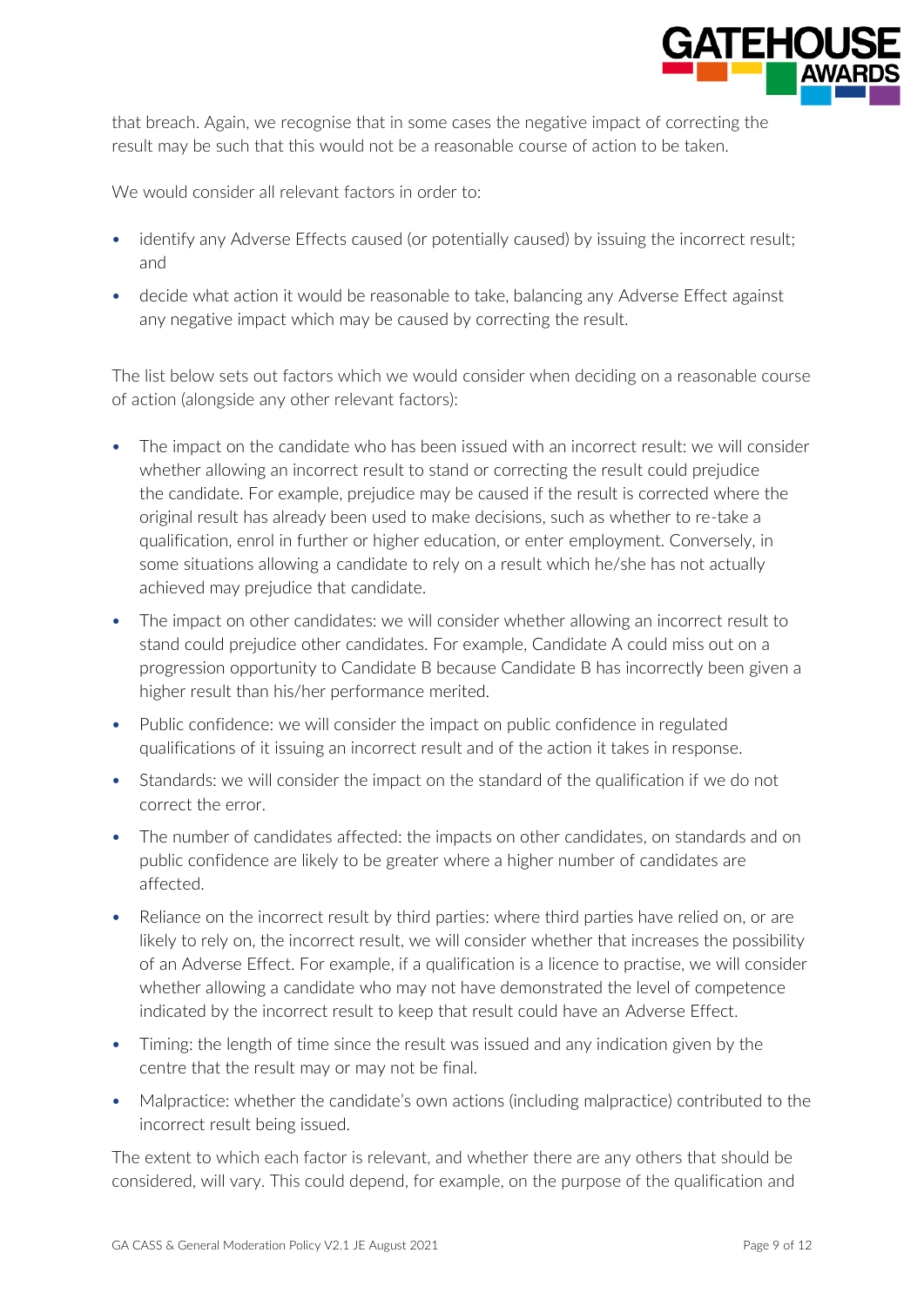

how it is used by the candidate or other users of qualifications. Consideration of all the factors may not all point towards one action.

We will determine which factors are relevant and give appropriate weight to these in each case when deciding on our course of action.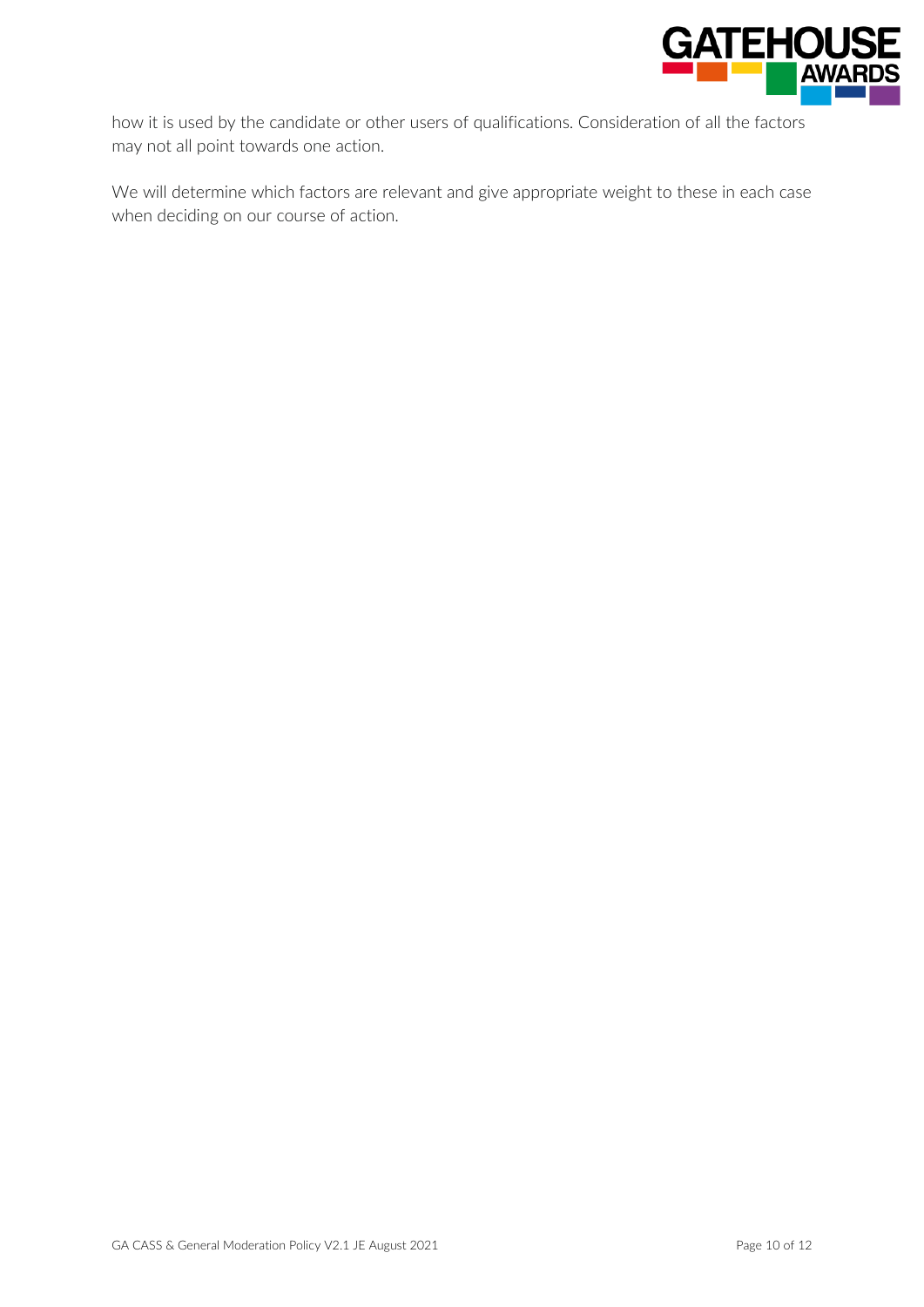